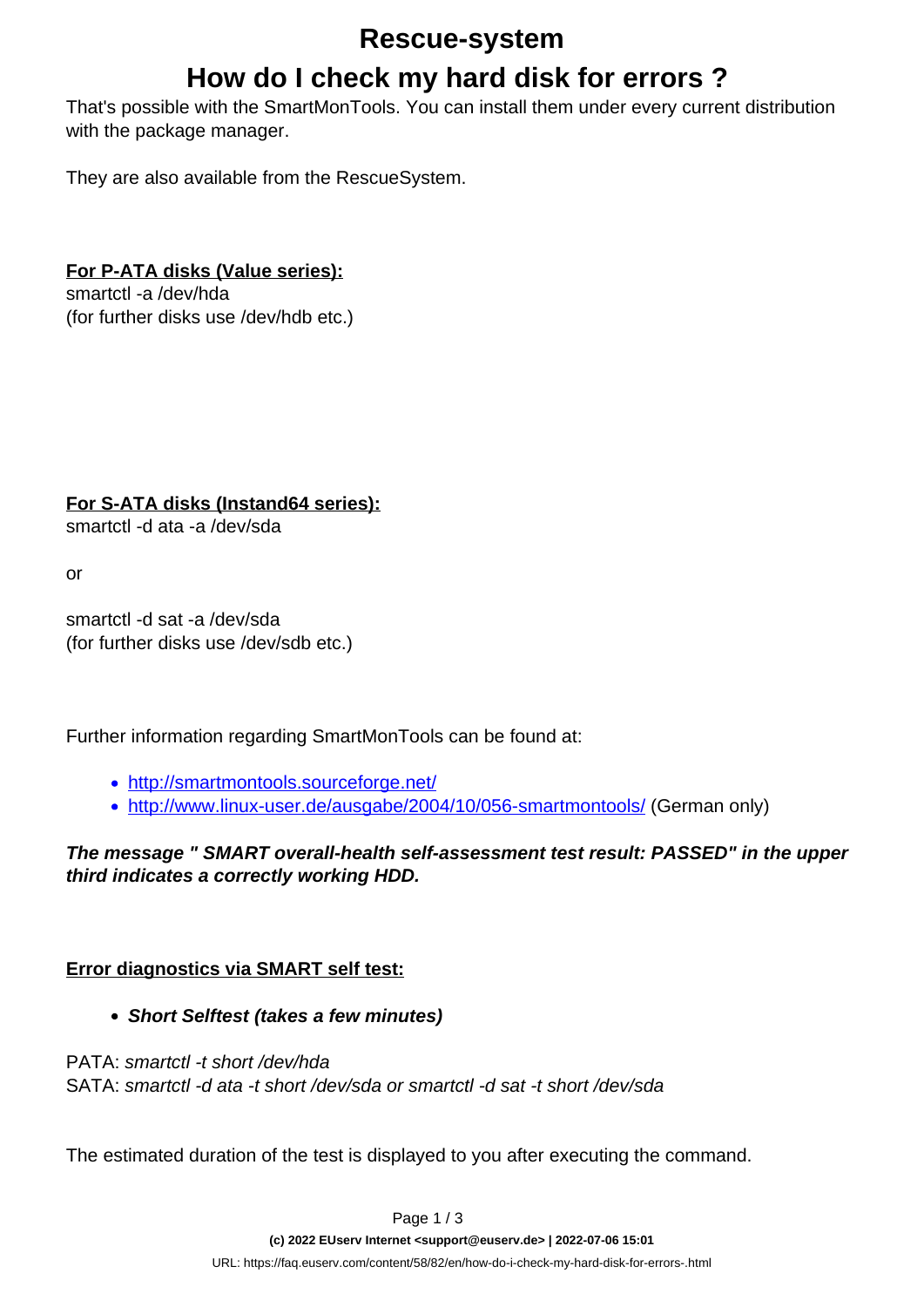# **Rescue-system**

#### **Long Selftest (takes a few hours)**

PATA: smartctl -t long /dev/hda SATA: smartctl -d ata -t long /dev/sda or smartctl -d sat -t long /dev/sda

The estimated duration of the test is displayed to you after executing the command.

#### **Analysis of the self test:**

PATA: smartctl -l selftest /dev/hda SATA: smartctl -d ata -l selftest /dev/sda or smartctl -d sat -l selftest /dev/sda

#### Output of a defective HDD:

# smartctl -d ata -l selftest /dev/sdb smartctl version 5.37 [x86\_64-suse-linux-gnu] Copyright (C) 2002-6 Bruce Allen Home page is <http://smartmontools.sourceforge.net/>

 $==$  START OF READ SMART DATA SECTION  $==$ SMART Self-test log structure revision number 1 Num Test\_Description Status Remaining LifeTime(h) LBA\_of\_first\_error # 1 Short offline Completed: unknown failure 90% 6 - # 2 Extended offline Completed: unknown failure 90% 3 -

#### Output of an intact / error-free HDD:

# smartctl -l selftest /dev/hda

smartctl version 5.37 [i686-pc-linux-gnu] Copyright (C) 2002-6 Bruce Allen Home page is http://smartmontools.sourceforge.net/

#### $==$  START OF READ SMART DATA SECTION  $==$

SMART Self-test log structure revision number 1

Num Test\_Description Status Remaining LifeTime(h) LBA\_of\_first\_error

- # 1 Short offline Completed without error 00% 7499 -
- # 2 Short offline Completed without error 00% 7477 -
- # 3 Short offline Completed without error 00% 7454 -
- # 4 Short offline Completed without error 00% 7432 -
- # 5 Short offline Completed without error 00% 7409 -
- # 6 Extended offline Completed without error 00% 7388 -